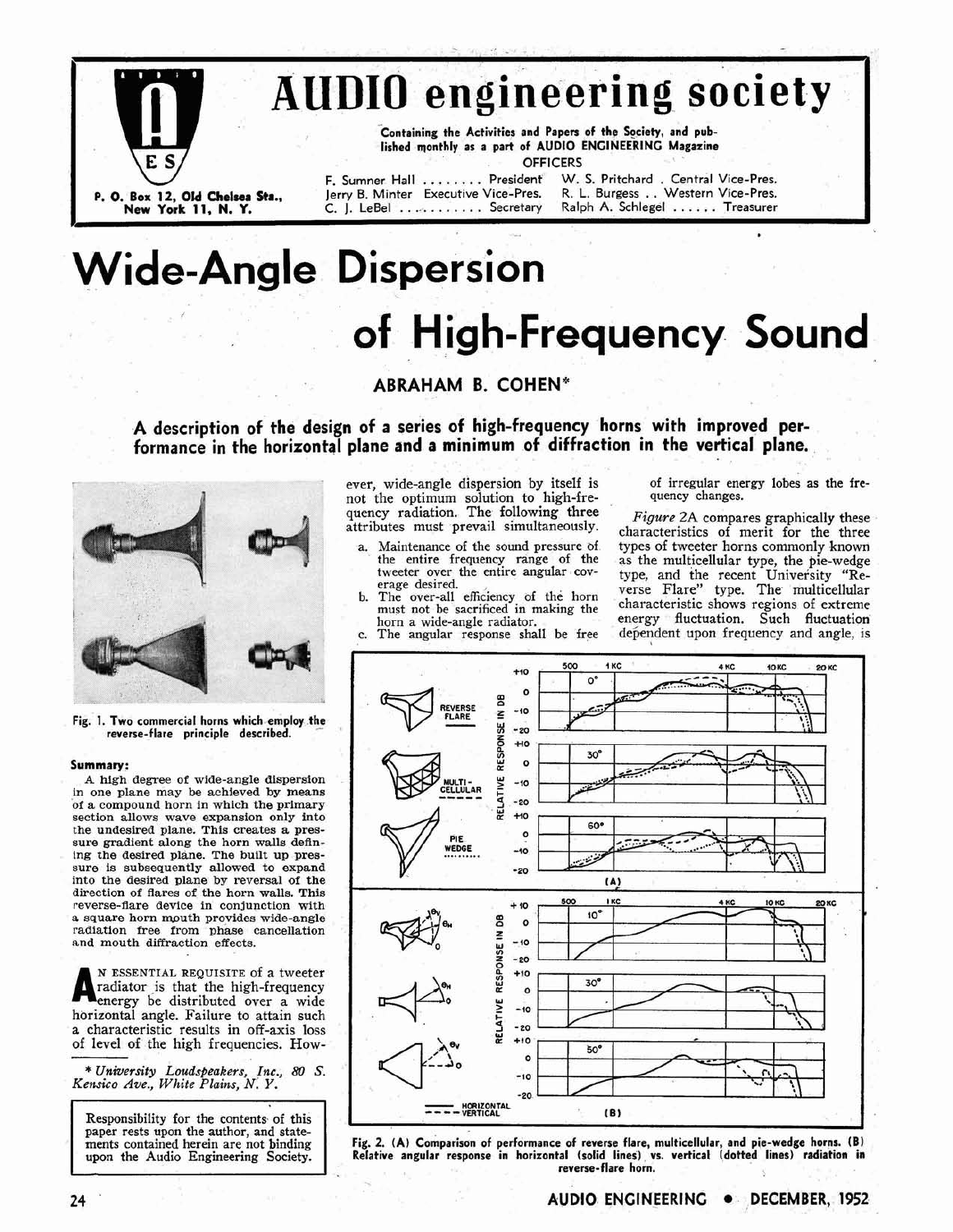due to the phase cancellation of energy from the several individual sources of radiation from the multicellular mouths. Where multicellular sources are absent, as in the pie-wedge type of horn and in the reverse flare horn, there is no evidence of these phase discriminatory cancellations. However, it will be noted that the pie wedge exhibits considerable energy loss in the mid-band-pass region for increasing angle. The conventional narrow vertical dimension of the mouth of this type of horn gives rise to excess diffraction of energy into the vertical plane which is tantamount to energy loss in the horizontal plane.

Where neither multicellular nor wedge-mouth devices are used, as in the reverse flare horn, high horizontal efficiency performance is obtained, and there are no phase cancellation regions, as *Fig.* **2A** indicates. The favorable ratio of horizontal to vertical radiation for this type of horn is illustrated in *Fig.* **2B.** 

The reverse flare horns illustrated in **Fig.** 1 show that this type of horn first expands-rapidly in the vertical direction, and as the mouth of the horn is approached it begins to expand also in the horizontal - direction. Hence the name "Reverse Flare" horn. The second feature of this horn is its square mouth configuration (in contrast to the narrow slit type). This *combination* of reverse flare and square mouth shape prove especially effective in giving the horn its desirable performance.

It is often stated that high frequencies project in a narrow beam, while low frequencies spread out in a wide beam. The truth of the matter is that all sound spreads out in ever widening circles regardless ef frequency, *provided* there is *no* restriction or obstruction in the way. For instance, a pulsating sphere will give rise to a perfectly spherical wave front regardless of the frequency of pulsation. On the other hand, a twelve-inch cone type speaker beams the higher frequencies because of the radiation characteristics of the diaphragm shape and construction. It is the combination of *radiator size, radiator configuration, and frequency* which determines how loosely or how tightly a particular high-frequency sound will be dispersed. Following the same laws of physical acoustics, the *horn size and shape* will play an im-

portant part in the dispersion of the high-frequency energy radiated from the mouth of the horn.

#### **Horn Pressures**

All horns, including the reverse flare type, are pressure controlling devices. At the throat of the horn (the narrow end), the sound pressure is the greatest, while at the mouth of the horn (the wide open end), the sound pressure is the least. 'At any point along the axis of the horn between the mouth and the throat, the sound pressure is of some intermediate value. The actual manner in which the sound pressure throughout the horn varies depends upon the rate of growth of the area. of cross-section of the horn. This cross-sectional growth is determined by the law under which the particular horn expands.

One of the most efficient of horn **ex**pansions is the exponential type. This horn is remarkably efficient as an impedance matching device between the source of sound at the throat of the horn and the atmosphere into which the mouth of the horn radiates. Its crosssectional area expands according to the "natural law of growth," expressed by

 $\frac{A_z}{A_t} = \epsilon^{000366} f_{co} x$ 

- where  $f_{co}$  = the designated cut-off frequency of the horn in cycles per second
	- $x =$  the distance in centimeters between two points within the horn and along the horn axis  $A_{\epsilon}$ ,  $A_{\epsilon}$  = the areas of cross-section of the horn at the
		- two designated points along the axis  $\epsilon$  = base of natural loga
			- rithms, 2.71828.

By choosing the cut-off frequency  $f_{co}$ desired, the physical expansion of the horn may be laid out. From this equation it is seen that for a given distance **x** between two points, and for low values of cut-off  $f_{co}$ , the exponential factor  $\epsilon f_{co}$  is smaller than for large values of cut-off frequencies. Consequently, the ratios of areas at these points along the axis are smaller for low-cut-off horns than for high-cut-off horns. This means



that the horn designed for low cut-off expands slowly, while the horn designed for high cut-off expands rapidly.

This provides a means of determining in what geometric manner the sound pressures within the horn are distributed. For instance, in a horn with a high cut-off frequency which will necessarily expand and flare out quickly, the fast flaring walls of the horn allow the wave front to spread out rapidly in a direction transverse to the axis. Consequently, the total pressure of the wave front will be distributed quickly over the enlarged area between the fast flaring walls. This will result in a rapidly diminishing pressure per square unit of the wave front surface. On the other hand, in a horn with a low cut-off frequency where the walls expand slowly, the wave front development in a direction transverse to the axis will be restricted. Accordingly, the per unit area pressure distribution on the wave-front surface will diminish slowly. Thus a knowledge of the cut-off frequency of the horn will determine the



**Fig. 4. Internal horn pressure configuration. The flaring upper and lower walls allow wave-front expansion which reduces the pressure on these**  walls. The non-flaring vertical walls restrict **wave expansion causing build up of pressure against these walls.** 

fashion in which the sound pressures in the horn are geometrically controlled.

#### **Sound Radiation**

To perform useful acoustic work, these internal sound pressures must eventually emerge from the horn into space. In making this transition, the sound pressures cross the mouth of the horn, which is its threshola into space. The mouth of the horn then becomes in essence the *sound radiator* for the energy reaching it with a particular pressure variation dependent upon the horn flare. Thus the size and configuration of the horn mouth, the horn flare, and the frequency involved will determine the degree of wave-front dispersion. Standard functional analysis of exponential horns shows that in this combination of factors, fast flare means wide-angle dispersion for highs, and large mouth means narrow-angle dispersion for lows (provided the mouth diameter is at least one third the wave length of the sound being radiated).

In the practical application of these guiding factors of horn design, the reverse-flare horn finds it possible to strike a unique balance between horn flare and mouth size. In brief, this is accomplished as follows. By first restricting wave expansion in one plane

25